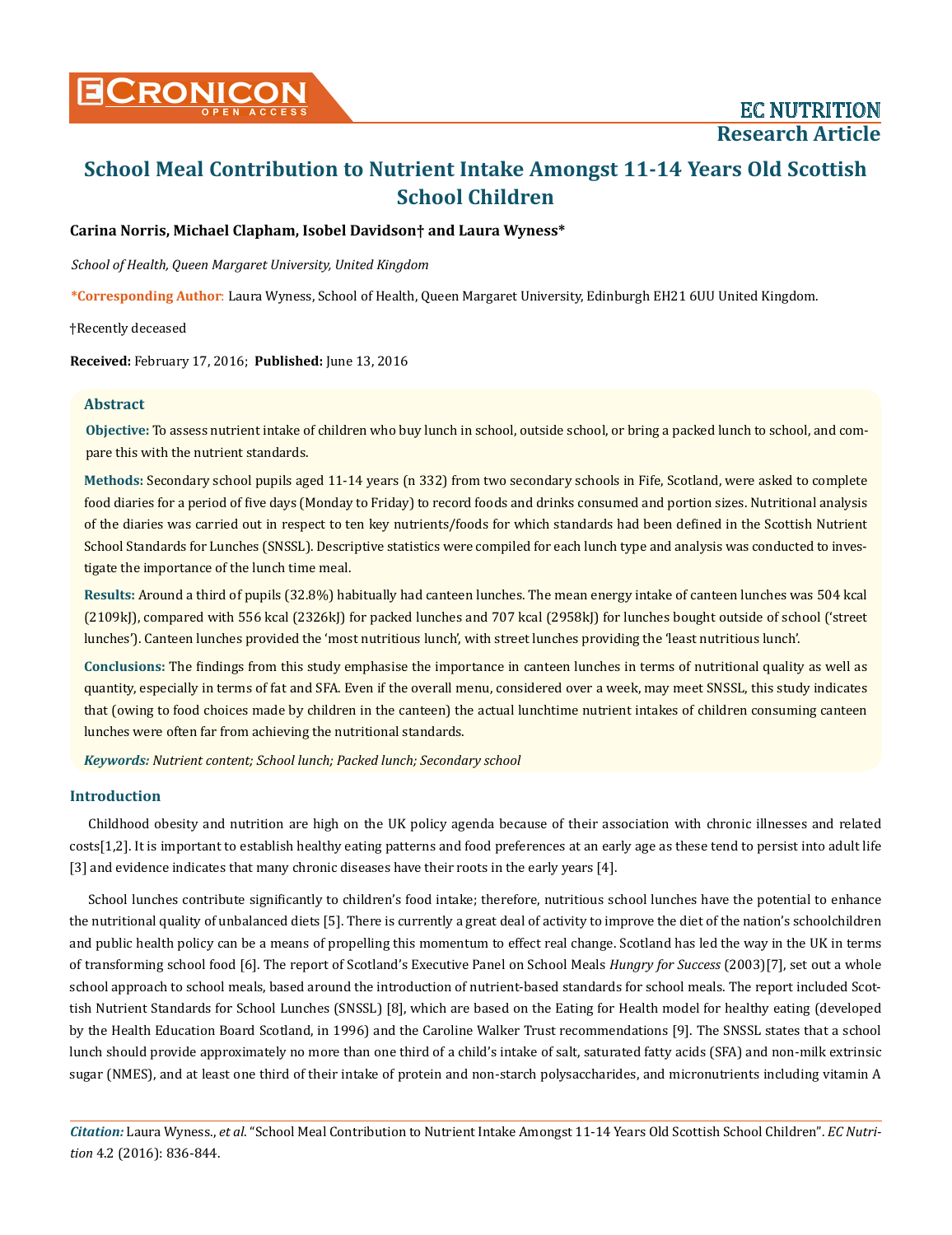and vitamin C. For calcium, a higher level of 35% was set, and for iron and folate 40%, because these nutrients are particularly important for adolescents, and adequate levels have been found to be hard to achieve in practice [7]. The nutrient standards also state that a school lunch should contain at least two portions of fruit and vegetables. The SNSSL were adopted by all Scottish special and primary schools by December 2002, and secondary schools by December 2006. New standards, The Nutritional Requirements for Food and Drink in School (Scotland) Regulations, were introduced in 2008 [10]. These new nutrient standards include the addition of zinc, due to public health concerns regarding children's zinc intakes, and a phased approach to the maximum level set for sodium, to make this more achievable for schools. In addition, the minimum values for several nutrients were set at 30%, 35% or 40% of the RNI in the previous SNSSL [8], however, the new Regulations [10] set all the minimum standards at 30% of the RNI, in line with the energy standard.

A few decades ago, schoolchildren's lunch options would have been a school lunch, a packed lunch from home, or returning home for lunch. More recently, children at secondary schools in Scotland have been afforded more freedom regarding leaving school premises at lunchtime, and consequently the nature of the lunches consumed has changed. Much previous research on children's lunchtime food intake omitted lunch options apart from canteen or packed lunches [11-14]. Data from 2013 indicate that 43.7% of secondary school children in Scotland choose school meals [15]. The other main lunch options are packed lunches or 'street lunches' (lunches purchased outside of school). The present study is believed to be the first to investigate the significance and impact of these lunch options in detail. Although, the nutrient standards for school lunches have been successfully implemented in Scotland, no assessment has been made on their impact on children's diets [16]. This study was conducted to measure the nutrient intake of children who have a school canteen lunch, buy lunch outside of school or bring a packed lunch to school, and to compare this with the SNSS [8].

## **Methods**

## **Recruitment**

Schoolchildren aged 11-14 years were recruited from two local secondary schools attended by pupils from families with similar socioeconomic profiles. Data were collected between September 2007 and January 2008. The student populations in the two schools were around 900 pupils and 1800 pupils. Both schools had similar catchment areas which included local authority housing, shared ownership, as well as private ownership. Informed consent by-proxy was obtained by the parents or guardians of the school children. The author participated in school assemblies to introduce the project to the children, and also attended food technology classes prior to data collection to explain the study further, and answer questions from pupils.

#### **Dietary assessment**

Diet diaries were used for a period of five whole days (Monday to Friday) to record food and drinks consumed, portion sizes and the name and nature of the outlet(s) where food was purchased. Diet diaries, information packs giving useful tips and information on how to complete the food diaries, and large sealable plastic envelopes for returning the diaries and retained food wrappers, were distributed to all participating pupils during their food technology lessons. Participants were asked to consume their normal diets. To maximise accuracy, participants were asked to provide as much detail as possible, including portion size in grams or millilitres for pre-packaged foods, and descriptions of portion sizes for other foods, which were estimated using Food Portion Sizes [17]. To minimise any effect on participant behaviour by the study, pupils were reassured of their anonymity and that there were no 'wrong' answers, with the aim of maximising the honesty of the reports and answers. The author (CN) also visited the school canteens to meet with kitchen staff and determine the portion sizes of prepared dishes (including sandwiches, wraps and filled rolls), and to record the portion or pack sizes of manufactured foods and drinks. The children purchasing street lunches often took advantage of 'meal deals' offered by a local baker, and included items such as jumbo sausage rolls and doughnuts. These were observed to be significantly larger than the portion sizes described in Food Portion Sizes [17], so an example of each item was purchased and weighed. Completed diaries, along with any food wrappers and packaging, were placed in the plastic envelopes provided and handed to the home economics teachers, for collection by the author.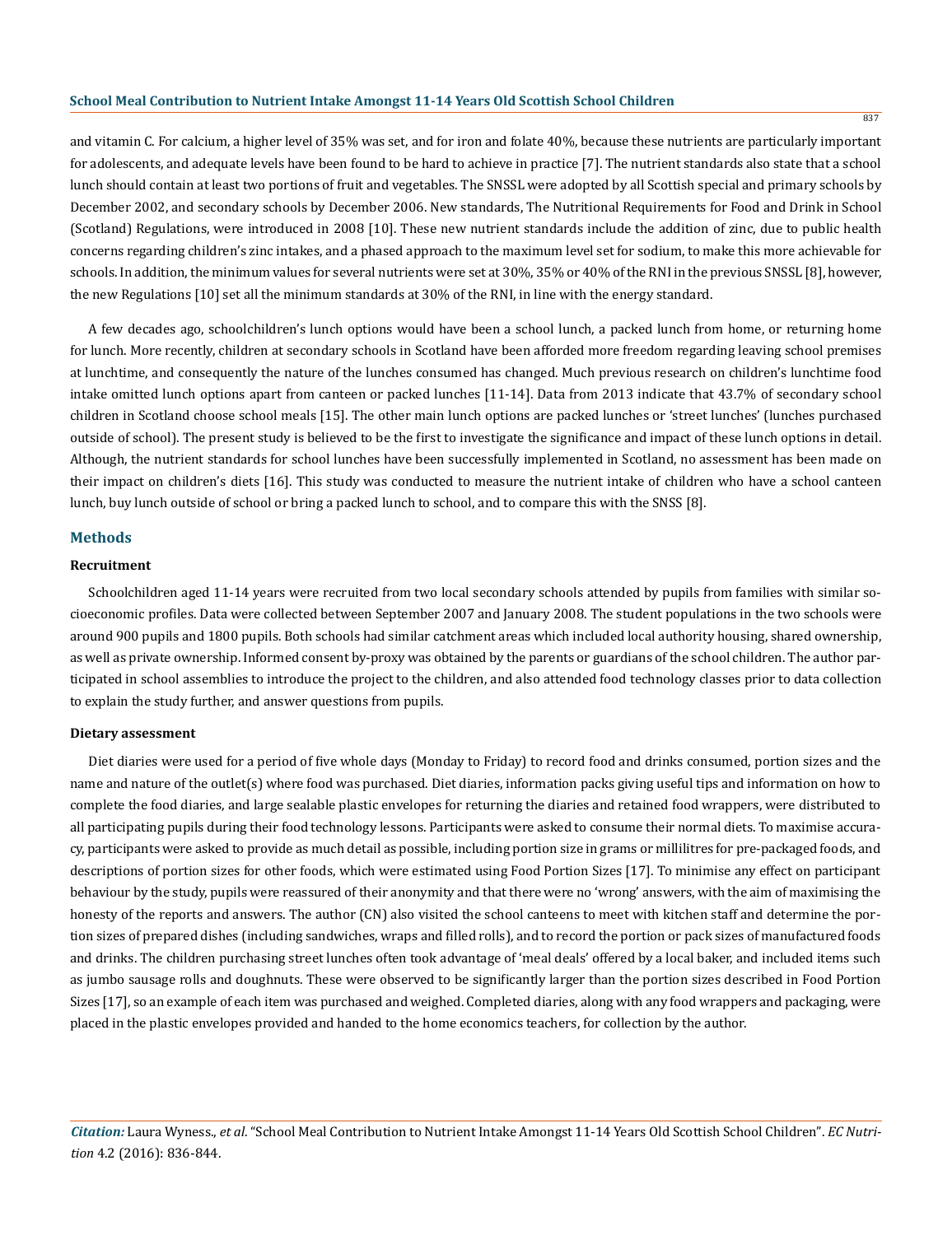#### **Data analyses**

Nutritional analysis of the diaries was carried out using Win Diets computer software [18]. The lunches studied were defined as food eaten during the school lunch break, which had been purchased from the school dining room (canteen lunch), brought from home (packed lunch), or purchased outside school (street lunch). Since this study was mainly concerned with school meal choices and their influence on nutrient intakes at lunch time, ten key nutrients/foods for which standards had been defined were selected from those covered by the SNSSL [8] in place at the time of this study. For the purposes of this study, the nutrients/foods considered were: energy, fat, SFA, Non-Milk Extrinsic Sugars (NMES), Non-Starch Polysaccharides (NSP), vitamin A, folate, calcium, iron, and fruit and vegetable portions.

Some lunches comprised food from more than one lunch type, for example a pupil who had a canteen lunch but supplemented it with food purchased outside school (street lunch). These lunches were categorised as 'mixed'. A further category of 'skipped' lunches was also included for children who completed a full day's diary but had no food at lunchtime. Rather than ignore the data from children not having a habitual lunch choice (not choosing the same option on four or more days), each day was considered as the unit of sampling, rather than each child. The analyses follow the approach of Stevens and Nelson (2011) [19], with each day considered as the unit of sampling, rather than each child.

Regardless of the number of days completed by a child, a day was included in the analysis if it was judged by the author to be trustworthy on the basis of feasibility. For example, sometimes a diet diary day would include only one item such as a packet of crisps. In such cases, it was assumed that the child had not recorded everything they had consumed and that day's data was not included in the analysis.

Data analysis was performed using SPSS for Windows statistical software package version 21 (SPSS Inc., Chicago, IL, USA). Descriptive statistics (mean and standard deviation) of nutrient and food intakes were compiled for each lunch type. A one-sample t-test was used to compare mean nutrient intakes for each lunch type with the SNSSL to determine whether there was a significant difference between the actual mean lunchtime intake and the Standard. Mean lunchtime intakes were also calculated as a percentage of the SNSSL target. Lunch time nutrient density was calculated to enable another means of comparison of the lunch types. To relate the present study to the SNSSL, nutrient densities for a hypothetical lunch that precisely met the SNSSL standards were also calculated. For example, the SNSSL states that a lunch should contain 646kcal and 350mg calcium. Therefore, a lunch that exactly meets the SNSSL would contain 646/350 x 100 = 54.18mg per 100kcal/418kJ.A one-sample t-test was used to compare the nutrient density of lunches with the hypothetical lunch density. One-way ANOVA and post-hoc comparisons using Tukey's tests were used to compare the nutrient content of the three lunch types.

## **Results**

A total of 332 pupils were recruited to the study, with 261 pupils completing the diet diaries for all five days (Table 1). The total number of male and female days in each lunch group were very similar (Table 2), therefore the genders were analysed together. Many pupils (n= 128, 38.6%) did not have the same lunch type every day. Of the 332 pupils, 204 habitually consumed one type of lunch:32.8% habitually had canteen lunches, 15.1% packed lunches and 13.6% had street lunches.

Although possible, no pupil was found to have food from all three sources. Considering the total number of lunches (n= 1532) analysed in this study, a small number of lunches were mixed (more than one lunch type) (n= 134, 8.7%) and a very small number skipped lunches (n= 8, 0.5%). These were excluded from the statistical analysis.

Mean nutrient intakes for each of the three lunch types were significantly different from the SNSSL standard, with the exception of SFA in the canteen lunches ( $p= 0.114$ ), and fat ( $p= 0.283$ ) and vitamin A ( $p= 0.111$ ) in the packed lunches (Table 3). To provide a more precise indication of the extent to which the average lunch of each type met the official standards, mean lunchtime intake as a percentage of the SNSSL target was calculated (Table 4). To provide an indication of the actual number of lunches of each type that met the official standards, each lunch was compared to the SNSSL standard (Table 5). For example, 78% of canteen lunches, 52% of packed lunches and 40% of street lunches met the SNSSL standard for fat.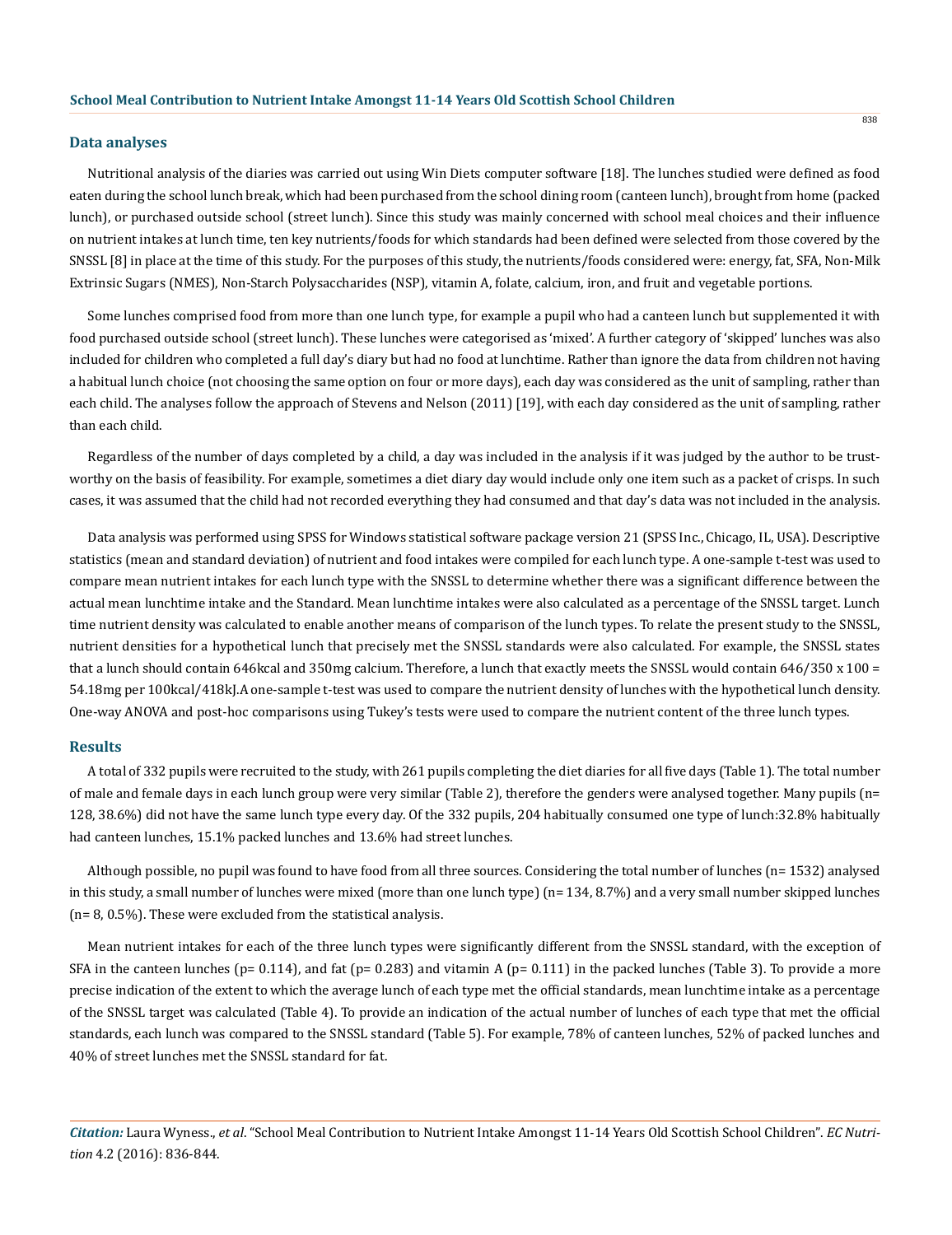Canteen lunches showed the most favourable intake for: total fat, SFA, NMES, NSP, folate, calcium and iron. The least favourable intake for any nutrient was not found with canteen lunches. Packed lunches showed the most favourable intake for vitamin A and fruit and vegetable portions and the least favourable intake of total SFA, NSP and iron. Street lunches did not show the most favourable intake for any nutrient and showed the least favourable intake of total fat, NMES, vitamin A, folate, calcium, and fruit and vegetable portions.

Nutrient densities for a hypothetical lunch that precisely met the SNSSL standards are presented in table 6. In order to provide a measure of closeness of nutrient density in the present study to the hypothetical 'target' lunch which precisely met the SNSSL, nutrient density of lunches in the study were compared with the nutrient density of the hypothetical lunch density using one-sample t-tests. Canteen lunches had a nutrient density for fat significantly lower than that for a hypothetical lunch exactly meeting the SNSSL standard. The fat densities for packed and street lunches were significantly greater than that for a hypothetical lunch meeting the SNSSL standard. Mean nutrient densities for all three lunch types were higher for SFA, and NMES and lower for NSP, folate, calcium, iron and fruit and vegetables than that of a hypothetical lunch meeting the SNSSL standard. The high standard deviation for mean vitamin A, and fruit and vegetables correlates with the characteristic high variability of intake for vitamin A and fruit and vegetables.

#### **Discussion**

Although the sample's total lunchtime energy intake was close to the Estimated Average Requirement (EAR), the children showed excessive intakes of fat, SFA and NMES, and insufficient intakes of NSP, vitamin A, folate, calcium and iron. The deficiency in children's fruit and vegetable intake was also substantial. This study indicates that the mean lunchtime nutrient intakes for canteen, packed and street lunches rarely meet the SNSSL requirements. The only SNSSL requirements achieved were for fat, SFA and NMES in canteen lunches, and vitamin A in packed lunches.

There were statistically significant differences ( $p < 0.001$ ) between the energy intakes from each of the lunch types in the present study. Post-hoc comparisons using Tukey's test indicated that the mean energy intake for canteen and packed lunches were both significantly lower than that for street lunches, and the mean energy intake of canteen lunches was significantly lower than that for packed lunches. There were also significant differences between each lunch type and the SNSSL. Street lunches exceeded the SNSSL by 9%, and since many of the foods consumed were low in NSP and micronutrients, and high in fat, SFA and NMES, these extra calories did not appear to make a positive nutritional contribution to the children's lunch. The energy content of packed lunches was 14% below the standard, and that of canteen lunches 22% below. When compared with the SNSSL lunchtime energy target of 646kcal/2.7MJ, the mean energy intake for packed lunches (556kcal/2.3MJ) and especially canteen lunches (504kcal/2.11MJ) was less than this value.

Street lunches contained the fattest, followed by packed lunches, with canteen lunches providing the least. However, in terms of nutrient density for fat, there was no difference between packed and street lunches suggesting that street lunches were not richer in fat than packed lunches but simply larger. This suggests that for street lunches, at least part of street lunches' 'fattiness' was due to the quantity of food eaten, rather than the children consuming a higher proportion of high-fat foods.

While the amount of SFA in street lunches was much higher than canteen lunches, the difference in SFA density between the two lunch types was not statistically significant. This indicates that the nutritional quality of the two lunches (as regards SFA) was not significantly different, but that the larger amounts consumed by children eating street lunches led to their consuming more saturated fat.

Canteen lunches contained significantly less NMES than packed or street lunches, and their nutrient density for NMES were also significantly lower. However, while packed lunches contained significantly less NMES than street lunches, their nutrient density was not significantly different, suggesting that street lunches are not solely high in NMES because they are particularly rich in NMES, but also due to the amount of food consumed. Street lunches were significantly higher in NMES (nearly double the SNSSL target), than canteen and packed lunches in the present study.

The difference in the amount of NSP consumed as part of canteen, packed and street lunches was not statistically significant. However, the nutrient density for NSP seen in canteen lunches was higher than that for packed or street lunches, suggesting that foods richer in NSP were being consumed as part of canteen lunches.

*Citation:* Laura Wyness., *et al*. "School Meal Contribution to Nutrient Intake Amongst 11-14 Years Old Scottish School Children". *EC Nutrition* 4.2 (2016): 836-844.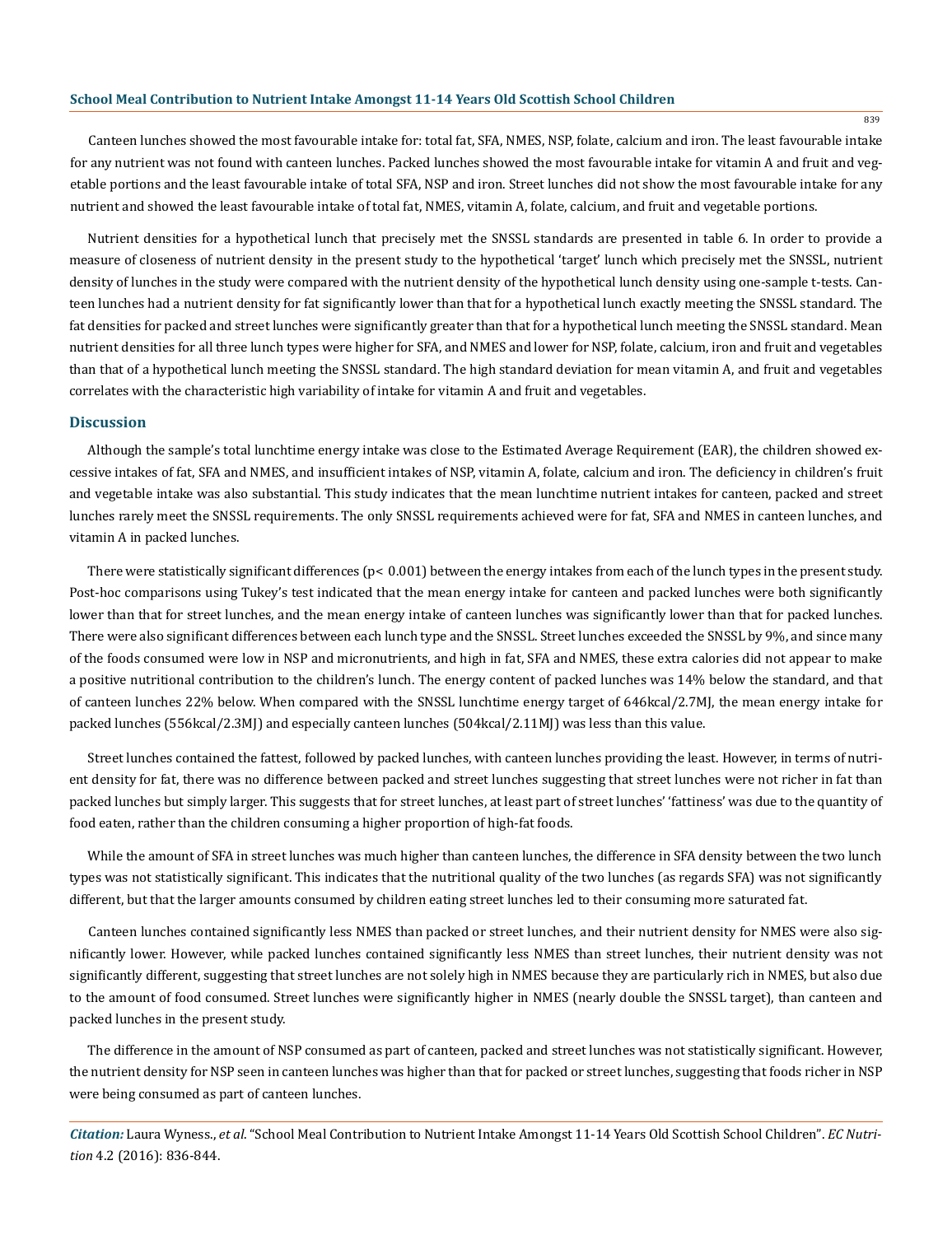Packed lunches provided the most vitamin A, followed by canteen lunches, with street lunches providing the least; the difference in vitamin A content between the groups was significant. However, the level of significance for the amount of vitamin A between packed (the greatest amount) and canteen lunches (the intermediate amount) was greater than the difference in vitamin A density between the two groups. This suggests that at least some of the benefit of the packed lunches' vitamin A content is due to their larger size, rather than the extent to which they are denser in this nutrient than canteen lunches.

Canteen lunches had the highest intake and nutrient density for folate, followed by packed lunches, with street lunches providing the least. Street lunches contained less calcium than packed or canteen lunches. However, although there was no difference in the calcium intake from canteen and packed lunches, the nutrient density for this mineral was significantly higher among canteen lunches. This suggests that if children consuming canteen lunches could be encouraged to eat more, and the nutrient composition remains unchanged, their calcium intake could be boosted.

Canteen lunches contain more iron than packed or street lunches, but the difference in iron content between street and packed lunches was not significant. However, the nutrient density for iron was significantly greater for packed lunches than street lunches, suggesting that children consuming street lunches are eating larger quantities of iron-poor foods. The iron contents of the three lunch types in the present study were similar, and the only difference reaching statistical significance (p< 0.05) was that between canteen lunches (highest content) and street lunches (lowest content). All three lunch types failed to achieve the SNSSL for iron by a similar and extensive amount, providing between only 32-36% of the SNSSL standard.

Packed lunches contain the most fruit and vegetables, followed by canteen lunches, with street lunches containing the least; the differences between each group were significantly different. However, the difference in terms of fruit and vegetable density between packed and canteen lunches was not statistically significant. Also, the amount of fruit and vegetables consumed by all of the children was extremely low. This suggests that, compared to canteen and street lunches, packed lunches are no richer in fruit and vegetables (per calorie consumed) - the children could be simply eating more food. The most extreme failures of the SNSSL targets were seen in street lunches' NMES and fruit and vegetable intakes, with mean lunchtime NMES intake exceeding the SNSSL maximum set by 97%, and the mean lunchtime fruit and vegetable intake providing only 5% of the SNSSL minimum.

When lunch time nutrient densities for fat, SFA and NMES were considered, the ranking changed from that for nutrient intakes. For fat and SFA, packed lunches (with their lower calorie content) showed a higher percentage of fat and SFA calories in the meals than street lunches. It was noted that many of the packed lunches contained cheese and processed meats, which could at least partially account for this. The large quantities of food consumed in street lunches also led to the consumption of high intakes of fat, SFA and NMES. Compounding this effect, many foods consumed during street lunches (for example sausage rolls, doughnuts, deep-fried chips, and sugar-sweetened beverages) were high in these macronutrients. Regarding NMES, street lunches showed the least favourable nutrient profile in terms of both the excessive quantity consumed, and the percentage of lunchtime calories contributed by NMES (a higher proportion than for packed or canteen lunches).

Only three other UK studies which considered the three lunch groups analysed in the present study are known to the authors. Two of these studies were carried out over 25 years ago [20,21]. The third of these studies was the secondary analysis of the FSA Survey of sugar intake among children in Scotland [22]. These three studies categorized children to a habitual lunch type, in contrast with the present study which analysed days, including each particular lunch type. In effect the other studies sacrificed some accuracy by classifying children to a particular lunch type most (but not necessarily, every) day, in order to concentrate on how a child's usual behaviour affects their nutrition.

Data from more recent studies that compared the lunchtime nutrient intake of secondary school pupils taking school lunches and packed lunches also found that school lunches generally had a more favourable nutrient intake [11,12].

In terms of nutrient intake, this study found that canteen lunches were the significantly superior lunchtime meal option for fat, SFA, NMES, folate, calcium and iron. Packed lunches were found to be a significantly superior lunchtime meal in terms of vitamin A, and fruit

*Citation:* Laura Wyness., *et al*. "School Meal Contribution to Nutrient Intake Amongst 11-14 Years Old Scottish School Children". *EC Nutrition* 4.2 (2016): 836-844.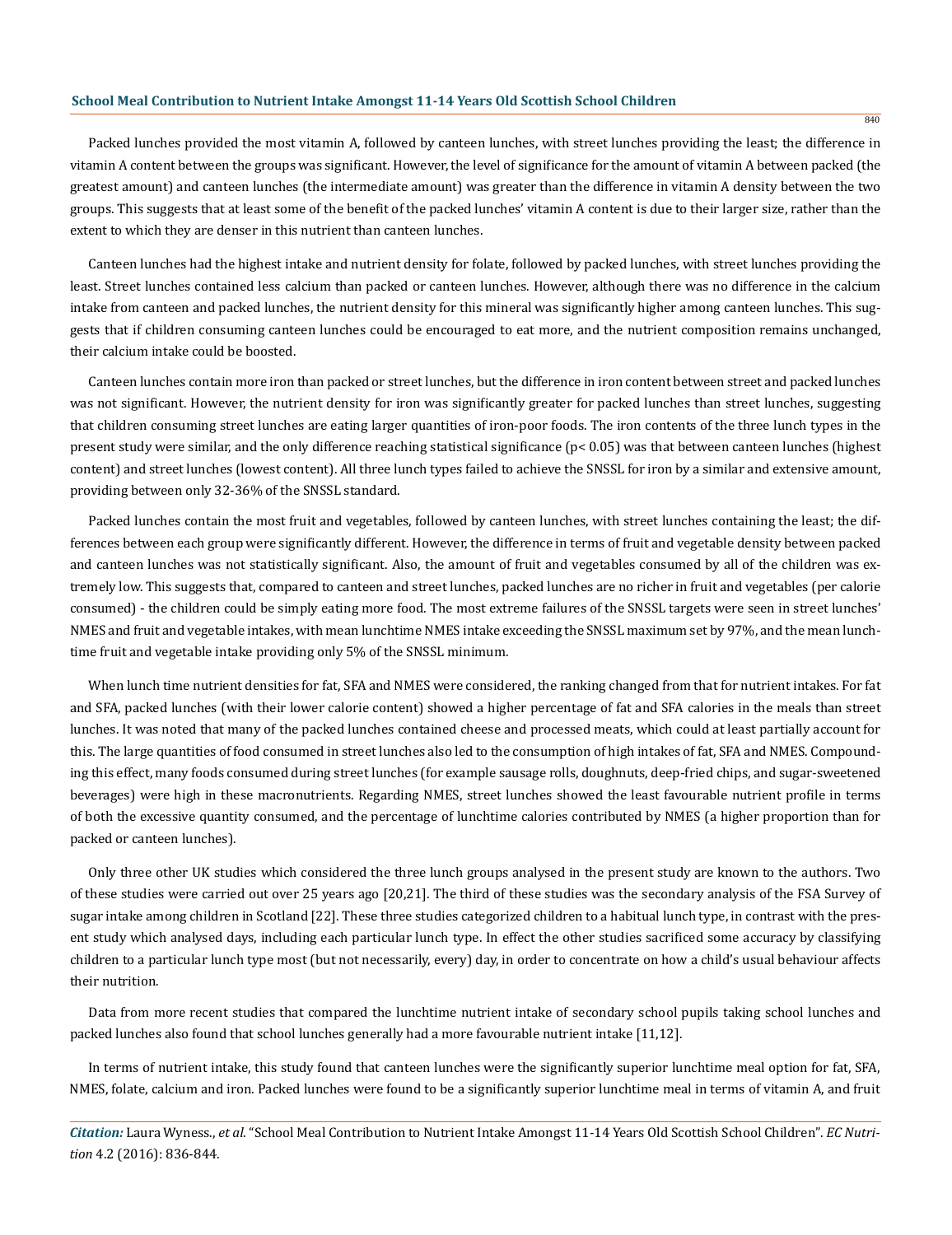841

and vegetables. However, when nutrient density was considered, canteen lunches were found to be superior in the case of all nutrients except SFA and fruit and vegetables. Street lunches showed the least favourable (mean values) for all nutrients except SFA and iron (packed lunches were least favourable for SFA and iron). The most extreme deficiencies in intake (for all lunch types) were seen for iron, and even more so for fruit and vegetables.

## **Limitations**

The present study maximised the number of lunch type days categorizing data into 'days' rather than 'children'. However, this lost the ability to obtain conclusions regarding children's habitual behaviour. However, the authors appreciate that a child could appear across different lunch types and therefore the analysis is not entirely independent. The approach used in this paper follows that used by Stevens and Nelson (2011) [19].

## **Conclusions**

Canteen lunches provided the 'most nutritious lunch' followed by packed lunches, with street lunches providing the 'least nutritious lunch'. The findings above emphasise the importance in canteen lunches in terms of nutritional quality as well as quantity, especially in terms of fat and SFA. However, even if the overall canteen menu, considered over a week may meet SNSSL, this study indicates that (owing to food choices made by children in the canteen) the actual lunchtime nutrient intakes of children consuming canteen lunches were often far from the standards set. The lunchtime meal is undoubtedly an important part of the total food intake; however, it is the total daily diet that affects children's health, both now and in the future. We have reported, in a separate paper, analyses on the impact of lunch type on daily nutrient intakes. Considerable resources have been invested in improving the nutritional quality of school meals (canteen lunches), and increasing their uptake. However, if children eating packed lunches, which are nutritional inferior in some respects, and street lunches, which have been found to be nutritionally poor, compensate by eating healthier food outside the school lunchtime, their total daily intakes could still be acceptable.

|          | Number of days' records |    |    |               |   |  |  |  |  |
|----------|-------------------------|----|----|---------------|---|--|--|--|--|
|          | 5                       | 2  |    |               |   |  |  |  |  |
| School A | 181                     | 12 | 11 | 6             | 2 |  |  |  |  |
| School B | 80                      | 15 | 21 | $\mathcal{L}$ |   |  |  |  |  |
| Total    | 261                     | 28 | 32 | 8             | 3 |  |  |  |  |

*Table 1: Number of pupils completing 5, 4, 3, 2 or 1 day of records.*

|        |                 | <b>Total</b> |                |              |
|--------|-----------------|--------------|----------------|--------------|
|        | Canteen $N(\%)$ | Packed N (%) | Street $N(% )$ | N(%          |
| Male   | 323 (48.8)      | 144 (21.8)   | 195 (29.5)     | 662 (100)    |
| Female | 362 (49.2)      | 165 (22.4)   | 209 (28.4)     | 736 (100)    |
| Total  | 685 (100)       | 309 (100)    | 404 (100)      | 1398 $(100)$ |

*Table 2: Number of days' data from males and females.*

Note: Figures exclude the 134 mixed lunches

| <b>Nutrient</b> | <b>SNSSL</b> | Lunch type, mean (SD) |           |         |                    |           |         |                    |           |         |
|-----------------|--------------|-----------------------|-----------|---------|--------------------|-----------|---------|--------------------|-----------|---------|
|                 |              | Canteen $(n = 685)$   |           |         | Packed $(n = 309)$ |           |         | Street $(n = 404)$ |           |         |
|                 |              | Mean                  | <b>SD</b> | p-value | Mean               | <b>SD</b> | p-value | Mean               | <b>SD</b> | p-value |
| Energy (kcal)   | 646          | 505                   | 237       | < 0.001 | 557                | 202       | < 0.001 | 707                | 293       | < 0.001 |
| (MJ)            | 2.7          | 2.1                   | 1.0       | < 0.001 | 2.3                | 0.8       | < 0.001 | 3.0                | 1.2       | < 0.001 |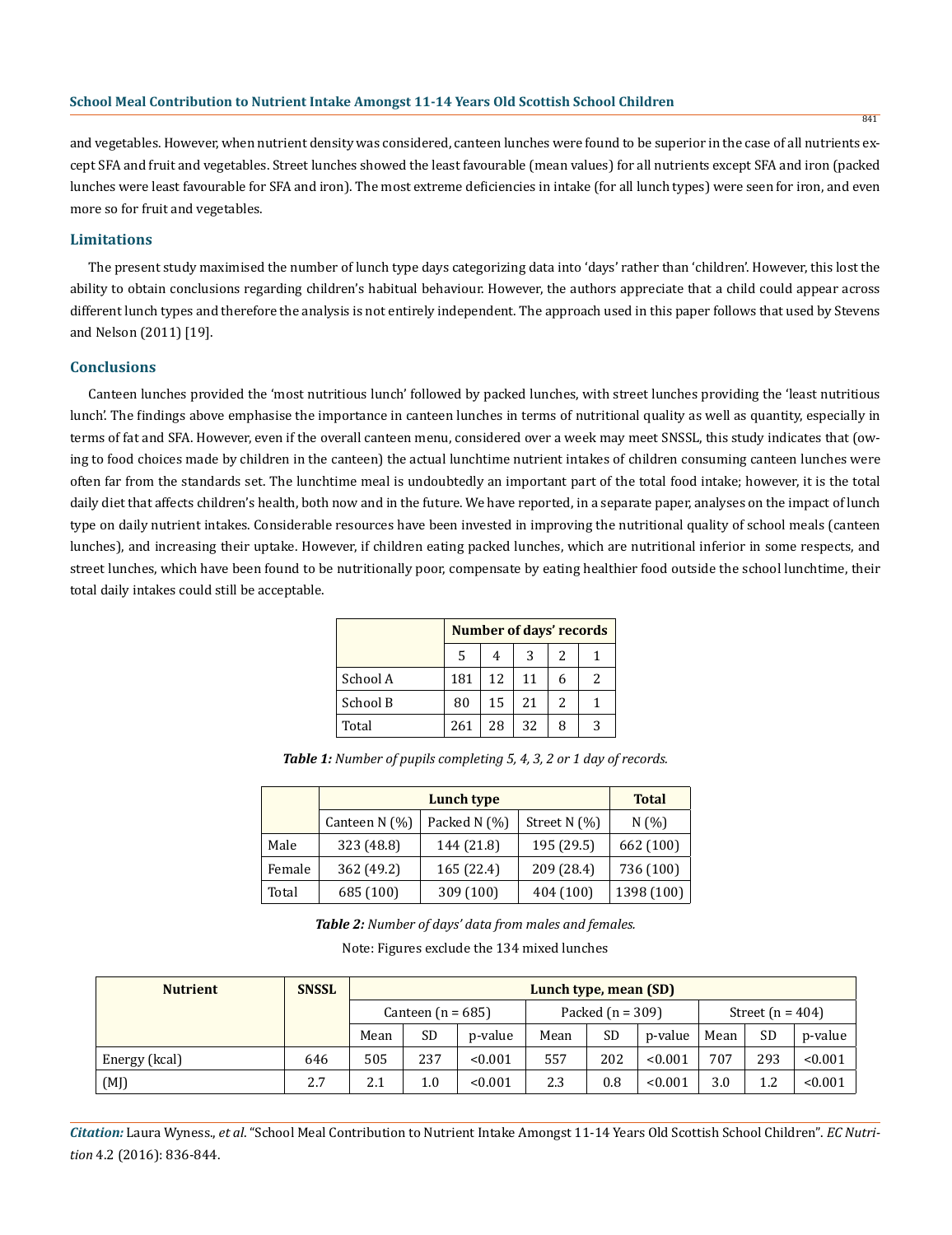| Fat $(g)$                    | 25.1 | 18.1 | 10.4 | < 0.001 | 26.0 | 13.5 | 0.283   | 32.2 | 16.4 | < 0.001 |
|------------------------------|------|------|------|---------|------|------|---------|------|------|---------|
| SFA(g)                       | 7.9  | 7.6  | 5.3  | 0.114   | 11.8 | 8.2  | < 0.001 | 10.8 | 6.5  | < 0.001 |
| NMES(g)                      | 18.0 | 15.8 | 13.7 | < 0.001 | 24.6 | 21.7 | < 0.001 | 35.4 | 30.8 | < 0.001 |
| NSP(g)                       | 5.2  | 3.0  | 1.9  | < 0.001 | 2.6  | 1.6  | < 0.001 | 2.8  | 2.1  | < 0.001 |
| Vitamin $A(\mu g)$           | 185  | 129  | 148  | < 0.001 | 200  | 168  | 0.111   | 97   | 151  | < 0.001 |
| Folate $(\mu g)$             | 80   | 50   | 29   | < 0.001 | 40   | 29   | < 0.001 | 30   | 29   | < 0.001 |
| Calcium (mg)                 | 350  | 237  | 166  | < 0.001 | 221  | 175  | < 0.001 | 178  | 178  | < 0.001 |
| [ron (mg)]                   | 5.9  | 2.1  | 1.1  | < 0.001 | 1.8  | 1.0  | < 0.001 | 2.0  | 1.3  | < 0.001 |
| Fruit & vegetable (portions) | 2    | 0.3  | 0.5  | < 0.001 | 0.5  | 0.7  | < 0.001 | 0.1  | 0.3  | < 0.001 |

842

*Paired t-test; SNSSL: Scottish Nutrient Standards for School Lunches (8) SD: Standard deviation; SFA: Saturated Fatty Acids; NMES: Non-milk extrinsic sugars; NSP: Non Starch Polysaccharides Table 3: Nutrient intake, mean and standard deviation (SD) plus comparison with SNSSL requirements: canteen, packed and street lunches.*

| <b>Nutrient</b>            | <b>SNSSL</b> | <b>Percentage of SNSSL</b> |        |        |  |  |
|----------------------------|--------------|----------------------------|--------|--------|--|--|
|                            |              | Canteen                    | Packed | Street |  |  |
| Energy (kcal/MJ)           | 646/2.7      | 78%                        | 86%    | 109%   |  |  |
| Fat $(g)$                  | 25.1         | 72%                        | 104%   | 128%   |  |  |
| SFA(g)                     | 7.9          | 96%                        | 149%   | 137%   |  |  |
| NMES(g)                    | 18.0         | 88%                        | 137%   | 197%   |  |  |
| NSP(g)                     | 5.2          | 58%                        | 50%    | 54%    |  |  |
| Vitamin $A(\mu g)$         | 185          | 70%                        | 109%   | 52%    |  |  |
| Folate $(\mu g)$           | 80           | 63%                        | 50%    | 37%    |  |  |
| Calcium (mg)               | 350          | 68%                        | 63%    | 51%    |  |  |
| [ron (mg)]                 | 5.9          | 36%                        | 32%    | 34%    |  |  |
| Fruit/vegetable (portions) | 2            | 14%                        | 24%    | 5%     |  |  |

*Table 4: Mean lunch time nutrient intake as a percentage of SNSSL target.*

*Numbers in bold indicate achievement of the SNSSL standard was not made.*

*Note that the figure for energy is an 'ideal' target, rather than a maximum or minimum, as for the other nutrients.*

| <b>Nutrient</b>            | <b>SNSSL</b> | Percentage of lunches meeting SNSSL target |        |        |  |  |  |
|----------------------------|--------------|--------------------------------------------|--------|--------|--|--|--|
|                            |              | Canteen                                    | Packed | Street |  |  |  |
| Fat $(g)$                  | 25.1         | 77.8                                       | 52.4   | 39.6   |  |  |  |
| SFA(g)                     | 7.9          | 63.2                                       | 40.5   | 53.4   |  |  |  |
| NMES $(g)$                 | 18.0         | 61.5                                       | 45.6   | 33.7   |  |  |  |
| NSP(g)                     | 5.2          | 10.5                                       | 7.4    | 9.4    |  |  |  |
| Vitamin $A(\mu g)$         | 185          | 18.7                                       | 46.3   | 19.3   |  |  |  |
| Folate $(\mu g)$           | 80           | 16.9                                       | 6.1    | 5.4    |  |  |  |
| Calcium (mg)               | 350          | 21.5                                       | 21.1   | 14.1   |  |  |  |
| Iron (mg)                  | 5.9          | 0.3                                        | 0.3    | 0.5    |  |  |  |
| Fruit/vegetable (portions) | 2            | 3.6                                        | 5.2    | 0.7    |  |  |  |

*Table 5: Percentage of canteen, packed and street lunches meeting SNSSL standards.*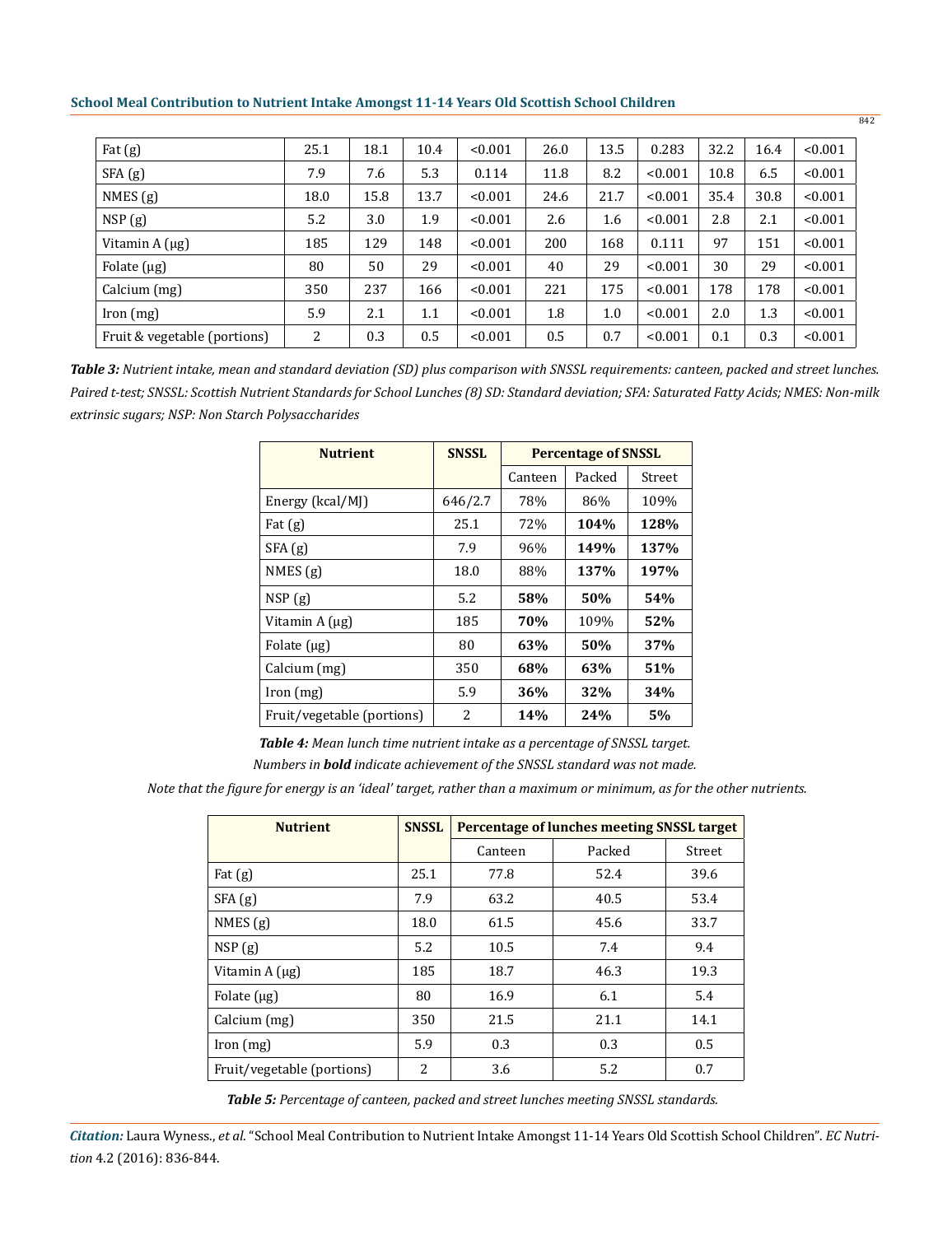| <b>Nutrient</b>      | <b>Hypothetical lunch</b> | <b>Canteen</b> |           | <b>Packed</b> |           | <b>Street</b> |           |
|----------------------|---------------------------|----------------|-----------|---------------|-----------|---------------|-----------|
| [per 100 kcal/418 k] | meeting SNSSL             | <b>MND</b>     | <b>SD</b> | <b>MND</b>    | <b>SD</b> | <b>MND</b>    | <b>SD</b> |
| Fat $(g)$            | 3.9                       | $3.6*$         | 1.5       | $4.5*$        | 1.5       | $4.5*$        | 1.4       |
| SFA(g)               | 1.2                       | $1.5*$         | 0.9       | $2.0*$        | 1.1       | $1.5*$        | 0.8       |
| NMES(g)              | 2.8                       | $3.2*$         | 2.9       | $4.4*$        | 3.6       | $4.9*$        | 3.8       |
| NSP(g)               | 0.8                       | $0.6*$         | 0.4       | $0.5*$        | 0.3       | $0.4*$        | 0.4       |
| Vitamin $A(\mu g)$   | 28.6                      | 29.0           | 36.6      | $36.6*$       | 32.6      | $14.1*$       | 25.7      |
| Folate $(\mu g)$     | 12.4                      | $10.2*$        | 5.8       | $7.9*$        | 10.5      | $4.4*$        | 4.8       |
| Calcium (mg)         | 54.2                      | $47.2*$        | 27.8      | $38.3*$       | 25.7      | $24.9*$       | 22.6      |
| [ron (mg)]           | 0.9                       | $0.4*$         | 0.2       | $0.4*$        | 1.9       | $0.3*$        | 0.3       |
| Fruit/veg (portions) | 0.3                       | $0.1*$         | 0.2       | $0.1*$        | 0.2       | $0.00*$       | 0.2       |

*Table 6: Mean nutrient density (per 100kcal/418kJ) – Present study compared with lunch meeting SNSSL.*

*SNSSL: Scottish Nutrient Standards for School Lunches; MND: Mean Nutrient Density; SD: Standard Deviation; One sample t-test, \* = p< 0.001.* 

## **Bibliography**

- 1. [Chief Medical Officer's annual report. "Our children deserve better: Prevention pays. \(2013\).](https://www.gov.uk/government/publications/chief-medical-officers-annual-report-2012-our-children-deserve-better-prevention-pays)
- 2. Devi A., *et al.* "Improving the food environment in UK schools: policy opportunities and challenges". *Journal of Public Health Policy*  31.2 (2010): 212-226.
- 3. Mikkila V., *et al.* "Consistent dietary patterns identified from childhood to adulthood: the cardiovascular risk in Young Finns Study". *British Journal of Nutrition* 93.6 (2005): 923-931.
- 4. British Nutrition Foundation. "Nutrition and Development: Short- and long-term consequences for health". British Nutrition Foundation ed. Oxford: Wiley Blackwell (2013).
- 5. Crawley H. "Eating well at school: Nutritional and practical guidelines". Herts, UK: The Caroline Walker Trust and National Heart Forum (2005).
- 6. Weichselbaum E and Buttriss J. "Diet, nutrition and schoolchildren: An update". *Nutrition Bulletin* 39 (2014): 9-73.
- 7. The Scottish Executive. "Hungry for Success: A whole school approach to school meals in Scotland". Scottish Executive, Edinburgh (2003).
- 8. The Scottish Executive. "Nutrition in Schools: The Scottish Nutrient Standards for School Lunches". The Scottish Government, Edinburgh (2003).
- 9. The Caroline Walker Trust. "Nutritional guidelines for school meals". Report of an Expert Working Group London, The Caroline Walker Trust (1992).
- 10. The Scottish Government. "Healthy Eating, Active Living: An action plan to improve diet, increase physical activity and tackle obesity (2008-2011)". Scottish Government, Edinburgh (2008).
- 11. Stevens L., *et al.* "School lunches v. packed lunches: a comparison of secondary schools in England following the introduction of compulsory school food standards". *Public Health Nutrition* 16.6 (2013): 1037-1042.
- 12. Pearce J., *et al.* "Lunchtime food and nutrient intakes of secondary-school pupils; a comparison of school lunches and packed lunches following the introduction of mandatory food-based standards for school lunch". *Public Health Nutrition* 16.6 (2013): 1126-1131.

*Citation:* Laura Wyness., *et al*. "School Meal Contribution to Nutrient Intake Amongst 11-14 Years Old Scottish School Children". *EC Nutrition* 4.2 (2016): 836-844.